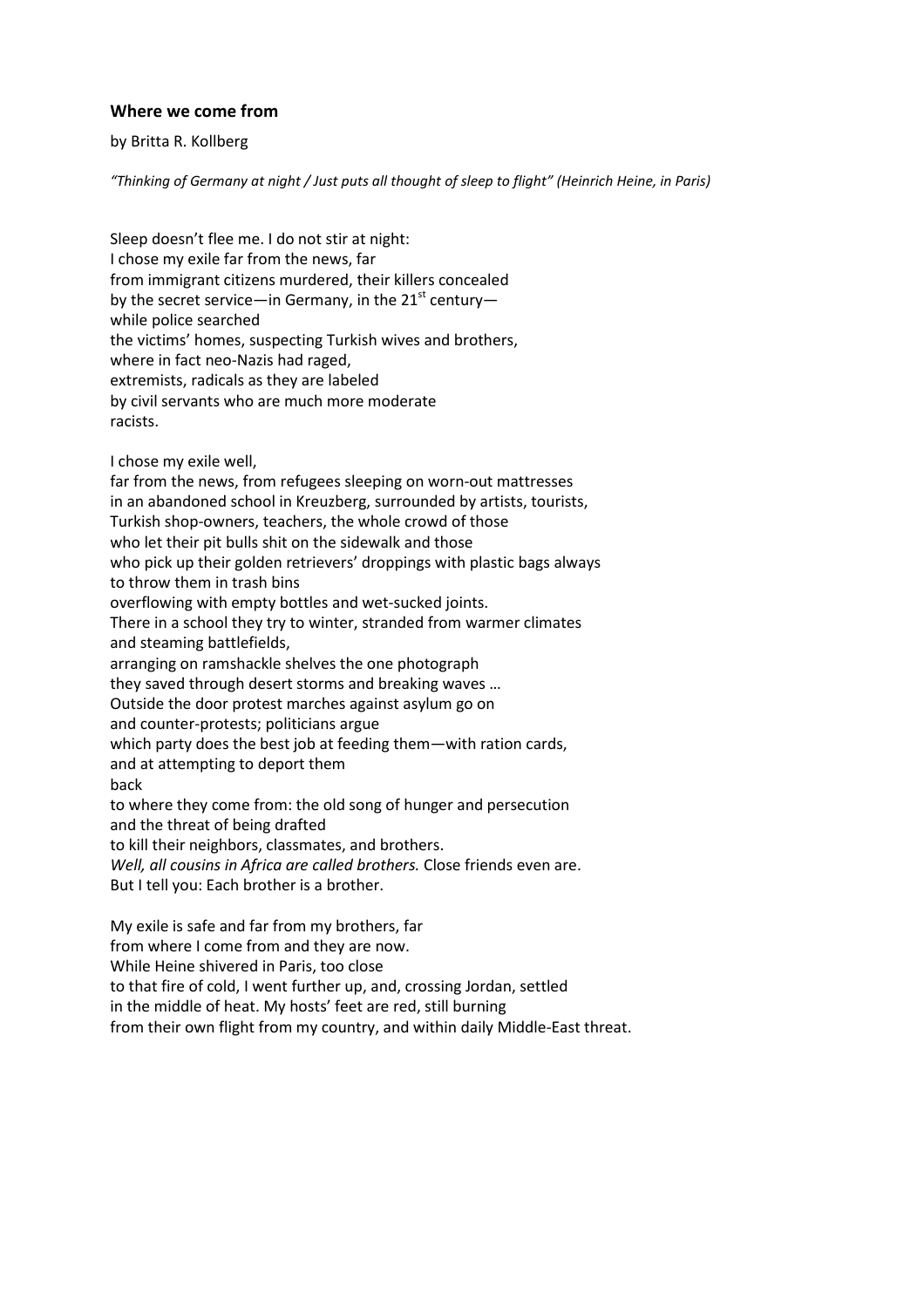*The Cave at Makkedah Joshua 10* 

They had been kings. They had heard about "Don't be afraid and discouraged". It was not meant for them. They had hurried to a hiding place, hearing "Be determined and confident" was taking over. They crouched in a cave. They counted the cities they lost to the histories of other nations, stories recounted by neighbors now turned against them. Mighty rulers, they had run off the battle, all lost, men and mountains, the last thing they tried was to rescue themselves. Big stones and guards closed them in, refugees whose hiding place was turned into a prison. Then the cave opened, their necks were broken, refugees whose hiding place turned into a grave. The cave at Makkedah was no asylum, no custody pending deportation, it didn't issue a permit to leave to see the family and come back to the silent shade of the rock. It didn't prepare the inmates for travel in the back row of a plane, handcuffed, and if necessary, gagged, for sound return to safe haven, safe haven, a city like Hebron, burned down and rebuilt. They were kings and had not learned to resign before battle, to trick their way into life like Gibeon, or to survive in a desert with nowhere to go. They would have died anyway, from starvation, or hunted down by a lion searching for water, stung by a snake that made its way into the cave. They would have died anyway, without jobs, without money to buy a theatre ticket, in dry affairs with desperate women, slowly, slowly forgetting the children they left in a country called home. Their hiding place had turned into a prison, a new battlefield, and there was no other way, deportation or not, to get out of this cell than to make it their grave.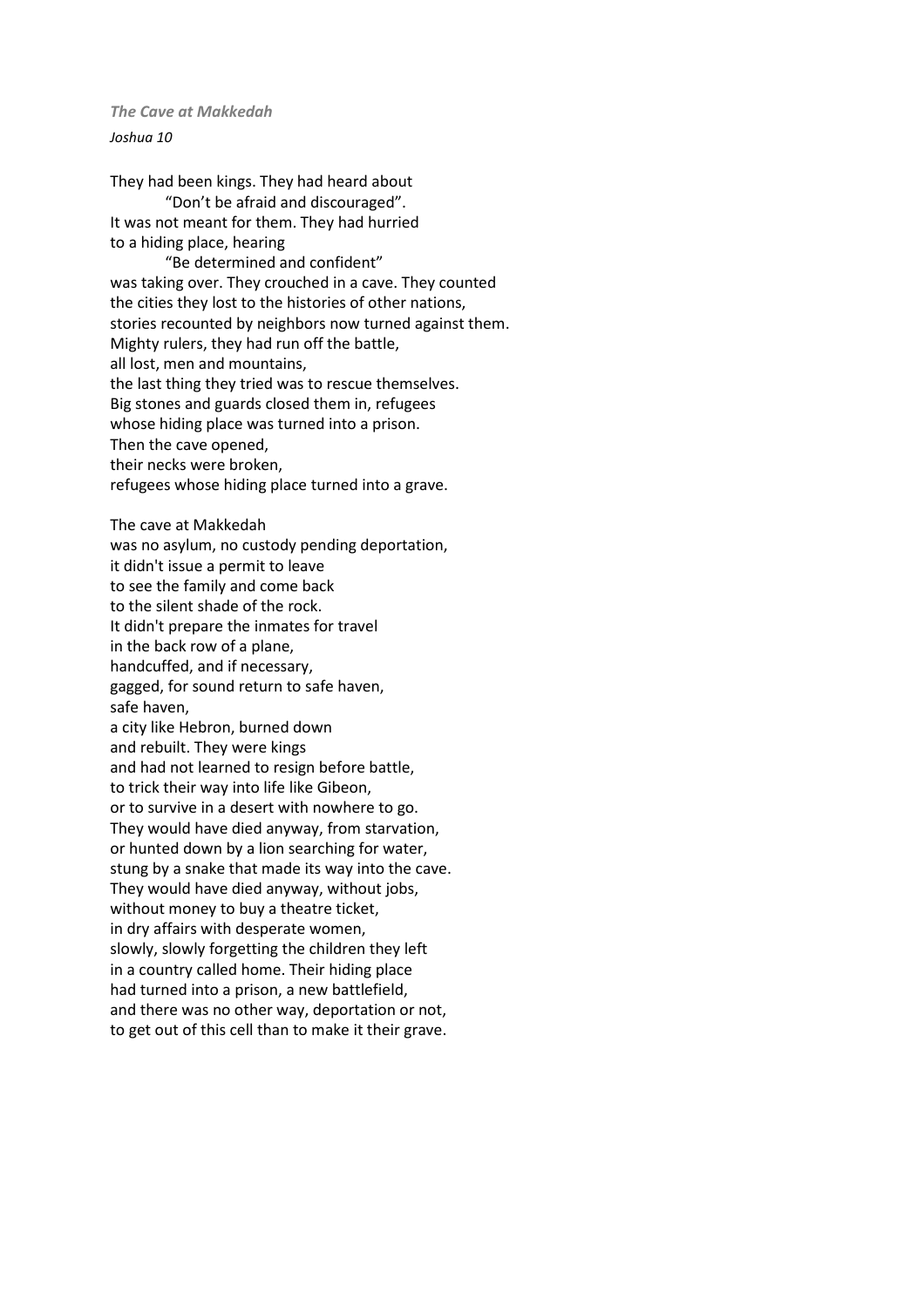## *Paris*

*Heine, from his exile, continued to write about German politics, even in his sickbed, the "mattress-grave" as he called it. The European (non-)reaction to the 1840 "Damascus Affair", an incident of blood libel and persecution, caused him to publish his unfinished novel "The Rabbi of Bacherach" about anti-Semitism in the Middle Ages.* 

The most romantic place for an exile, paralyzed by the news in my mother-tongue's self-defense cutting out, cutting in—even beyond the borders. The most romantic place to get away from the *we* and say *you*. To write *them* and spell: *you*. I am not far enough and still I am trembling with those who search you out to find their luck and kiss you awake. But you hide behind your thorns along withered roses. You don't receive visitors. You make everybody a traveler living from take-away jobs and take-away beds, singing *Zigeunermusik* for your prancing parties, sacrificing their name for your schnitzel and gravy. You make everyone a camper outside of your boroughs and then *you* call them "gypsies", "wandering Jew"— Damascus is everywhere, and most of all places, it's here in the yellowing dog-ears of my poems from Paris. Damascus, once chasing its Jews for blood libel, now kills its Arab fathers and children. It sends on a refugee trail its mothers and grandfathers: and *you*, and Paris, you take them aside, not in —the princes, the fiddlers, the scullery boys and send them to work. Not a second of rest. The wandering Jew, that's me, throwing up from the smell of your dishes served to the outcast, the poets, prophets without a church to tell that *you*, burning books now, will burn people later,

and you, East of Damascus and Paris,

will grind to dirt under uprising boots the epics of the Nibelungen, the Buddhas of Bamiyan,

the holy shrines of Timbuktu

for a future, erected on that very dirt, fleeting as the smell

of the meat simmering under the lids of your pots.

Who dares tell us why we can go and when?

Who tells us where?

The wandering Jew, that's me

with the chutzpa to write down your recipes

from my mattress-grave,

listening to the groans of your guests,

watching from my romantic exile, a bed without legs.